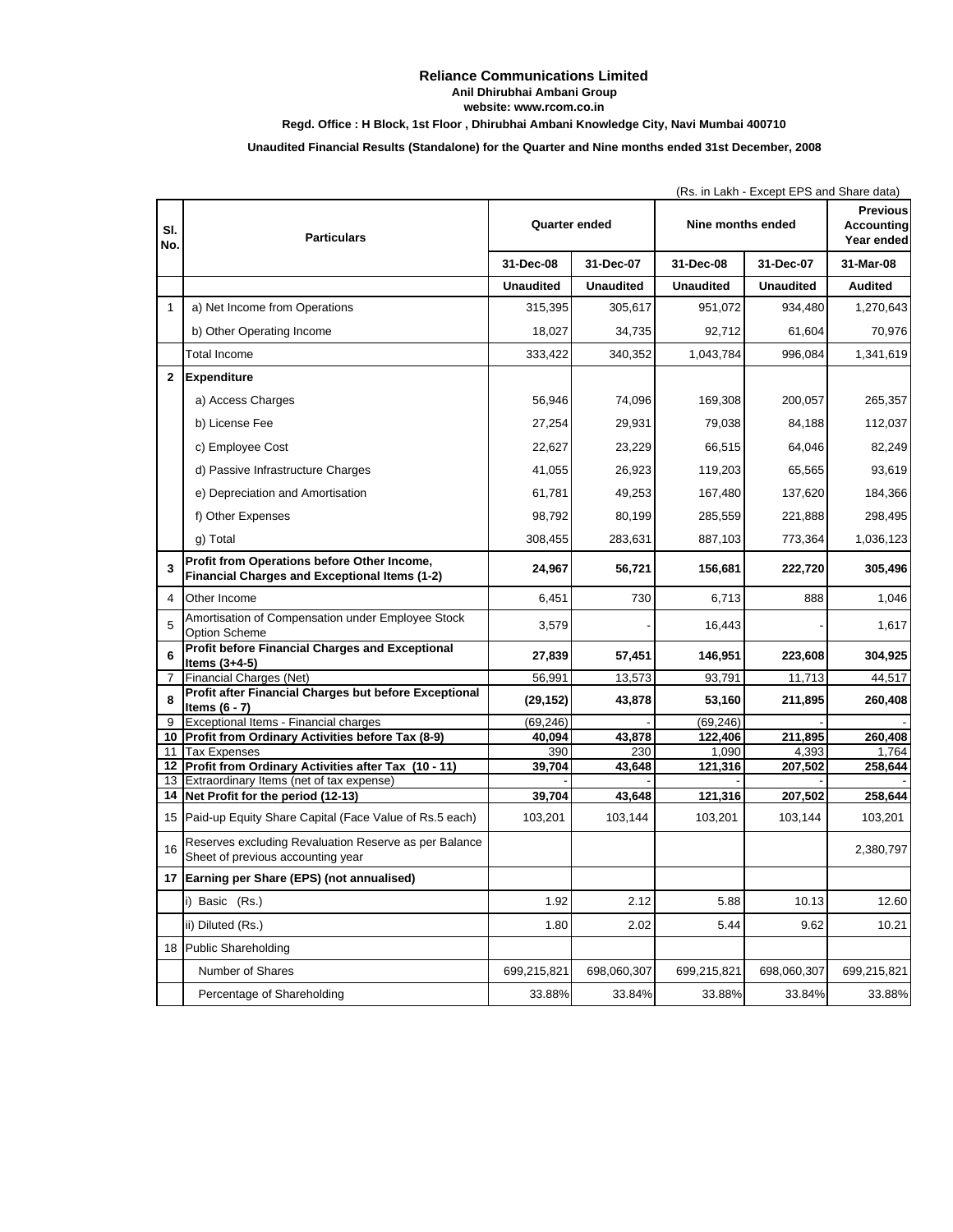(Rs. in Lakh - Except EPS and Share data)

| SI.<br>No. | <b>Particulars</b>                                                              | <b>Quarter ended</b> |                  | Nine months ended |                  | <b>Previous</b><br>Accounting<br>Year ended |
|------------|---------------------------------------------------------------------------------|----------------------|------------------|-------------------|------------------|---------------------------------------------|
|            |                                                                                 | 31-Dec-08            | 31-Dec-07        | 31-Dec-08         | 31-Dec-07        | 31-Mar-08                                   |
|            |                                                                                 | <b>Unaudited</b>     | <b>Unaudited</b> | <b>Unaudited</b>  | <b>Unaudited</b> | <b>Audited</b>                              |
|            | 19 Segment Revenue                                                              |                      |                  |                   |                  |                                             |
|            | a) Wireless                                                                     | 259,427              | 277,716          | 813,158           | 807,194          | 1,085,553                                   |
|            | b) Global                                                                       | 106,515              | 96,718           | 311,557           | 294,735          | 391,770                                     |
|            | c) Broadband                                                                    | 42,822               | 29,105           | 124,155           | 83,593           | 116,522                                     |
|            | d) Others / Unallocated                                                         | 6,451                | 729              | 6,713             | 887              | 1,047                                       |
|            |                                                                                 |                      |                  |                   |                  |                                             |
|            | Total                                                                           | 415,215              | 404,268          | 1,255,583         | 1,186,409        | 1,594,892                                   |
|            | Less: Inter segment revenue                                                     | (75, 342)            | (63, 186)        | (205, 086)        | (189, 437)       | (252, 227)                                  |
|            | <b>Net Income from Operations</b>                                               | 339,873              | 341,082          | 1,050,497         | 996,972          | 1,342,665                                   |
|            |                                                                                 |                      |                  |                   |                  |                                             |
|            | 20 Segment Results                                                              |                      |                  |                   |                  |                                             |
|            | Profit / (Loss) before Tax and Financial Charges from<br>each segment           |                      |                  |                   |                  |                                             |
|            | a) Wireless                                                                     | 1,970                | 37,574           | 66,849            | 149,411          | 195,932                                     |
|            | b) Global                                                                       | 24,039               | 23,973           | 69,527            | 69,517           | 91,598                                      |
|            | c) Broadband                                                                    | 11,063               | 5,410            | 36,411            | 16,756           | 18,156                                      |
|            | d) Others / Unallocated                                                         | (5,654)              | (9,506)          | (9,393)           | (12,076)         | 856                                         |
|            | <b>Total</b>                                                                    | 31,418               | 57,451           | 163,394           | 223,608          | 306,542                                     |
|            | Less: Amortisation of Compensation under Employee<br><b>Stock Option Scheme</b> | 3,579                |                  | 16,443            |                  | 1,617                                       |
|            | Less: Financial Charges (Net)                                                   | 56,991               | 13,573           | 93,791            | 11,713           | 44,517                                      |
|            | Less: Exceptional Items - Financial charges                                     | (69, 246)            |                  | (69, 246)         |                  |                                             |
|            | <b>Total Profit before Tax</b>                                                  | 40,094               | 43,878           | 122,406           | 211,895          | 260,408                                     |
|            |                                                                                 |                      |                  |                   |                  |                                             |
| 21         | <b>Capital Employed</b>                                                         |                      |                  |                   |                  |                                             |
|            | (Segment assets - Segment liabilities)                                          |                      |                  |                   |                  |                                             |
|            | a) Wireless                                                                     | 1,960,623            | 1,405,754        | 1,960,623         | 1,405,754        | 1,456,822                                   |
|            | b) Global                                                                       | 235,276              | 302,008          | 235,276           | 302,008          | 264,822                                     |
|            | c) Broadband                                                                    | 306,938              | 257,710          | 306,938           | 257,710          | 278,912                                     |
|            | d) Others / Unallocated                                                         | 2,600,925            | 2,377,292        | 2,600,925         | 2,377,292        | 2,512,086                                   |
|            | Total                                                                           | 5,103,762            | 4,342,764        | 5,103,762         | 4,342,764        | 4,512,642                                   |